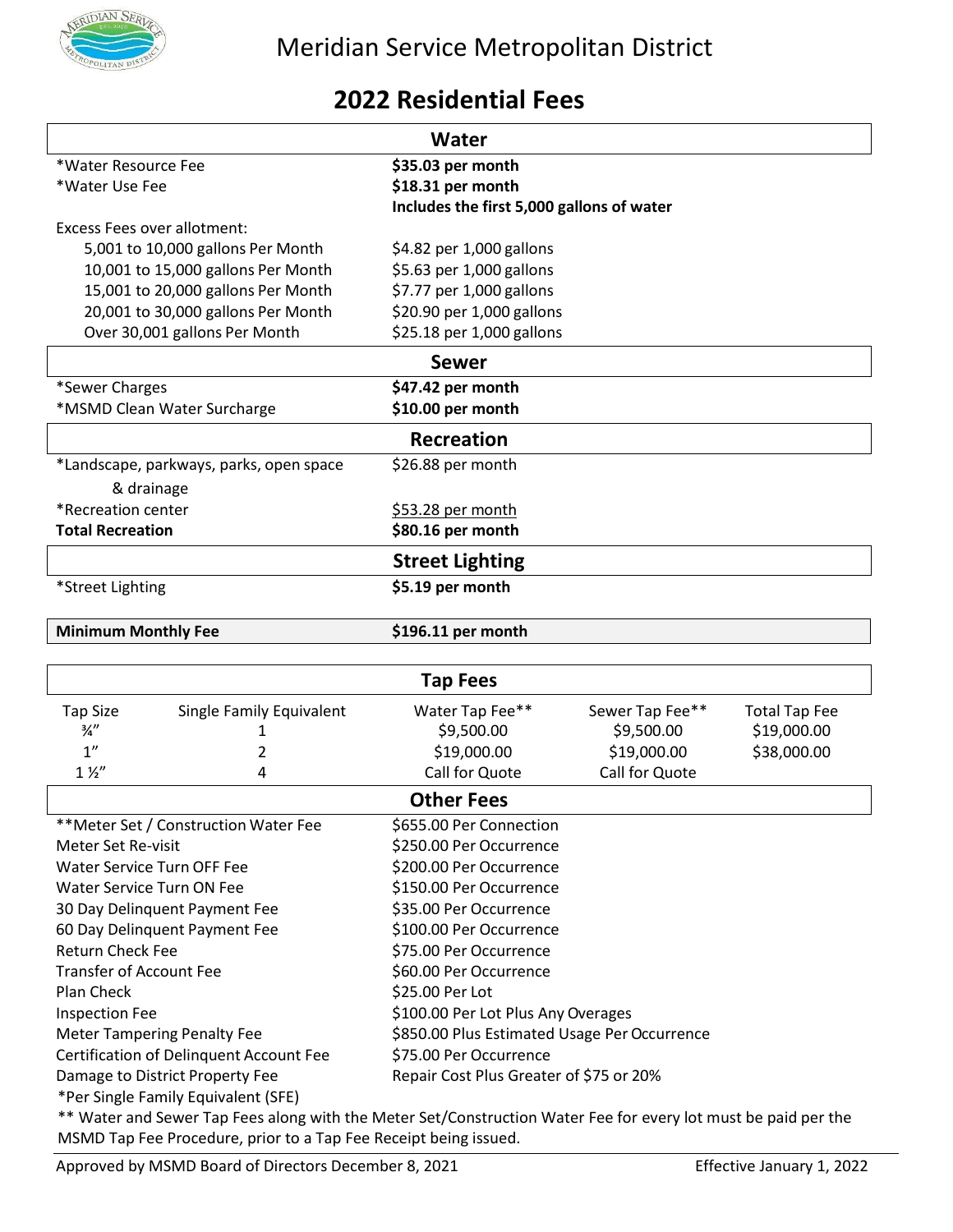

## **2022 Meridian Ranch Recreation Center Program Fees**

| <b>Activity</b>                           | <b>Meridian Ranch Residents</b>                          | <b>Non-Residents</b>                                      |
|-------------------------------------------|----------------------------------------------------------|-----------------------------------------------------------|
| Group Fitness Classes                     | Free                                                     | \$5 Each, 10 for \$30                                     |
| Child Watch<br>Daily Drop-in (2-hr limit) | \$5/day/child<br>10 for \$30                             | \$7.50/day/child<br>10 for \$50                           |
| <b>Guest Pass</b>                         | \$5 Each, 10 for \$30                                    | N/A                                                       |
| Group Swim Lessons                        | \$45 Month (4 Lessons)                                   | \$55 Month (4 Lessons)                                    |
| <b>Private Swim Lessons</b>               | \$40 Each, 4 for \$100                                   | \$50 Each, 4 for \$120                                    |
| Youth Sports Registration                 | \$80 Session (8 Weeks, 1 Practice & 1 Game<br>each week) | \$100 Session (8 Weeks, 1 Practice & 1<br>Game each week) |
| <b>Adult Sports Registration</b>          | \$100 Session (8 weeks)                                  | \$120 Session (8 weeks)                                   |
| Parent's Night Out                        | \$20 first child, \$15 each additional                   | \$25 first child, \$20 each additional                    |
| Summer Camp - Weekly                      | \$200 Week<br>(Monday - Friday, 9a - 4p)                 | \$250 Week<br>(Monday – Friday, 9a - 4p)                  |
|                                           | 7a-9a: \$5/day/child                                     | 7a-9a: \$6.50/day/child                                   |
| Summer Camp Before/After Care             | 4p-6p: \$5/day/child                                     | 4p-6p: \$6.50/day/child                                   |
| Mini Camps                                | \$25 Each                                                | \$30 Each                                                 |
| Non-Resident Membership                   | N/A                                                      | \$150.00/month                                            |
| Lap Lane                                  | \$10/hr up to 2 guests                                   | N/A                                                       |

# **2022 Meridian Ranch Recreation Center Rental Fees**

| Rooms/Areas<br>for Rental                          | <b>Reservation Fee</b><br>(Nonrefundable,<br><b>Applied to</b><br><b>Rental Fees)</b> | <b>Security</b><br><b>Deposit</b> | <b>Rental Fee</b><br>(2-hour Minimum) | <b>Event Monitor Fee</b> | Cancellation/<br><b>Reservation</b><br><b>Change Fee</b> |
|----------------------------------------------------|---------------------------------------------------------------------------------------|-----------------------------------|---------------------------------------|--------------------------|----------------------------------------------------------|
| Meeting Room,<br>Aerobic-Small or<br>Aerobic-Large | \$35                                                                                  |                                   | \$50/hr.<br>After Hours: \$100/hr.    |                          |                                                          |
| <b>Birthday Party</b><br>Room                      |                                                                                       |                                   | \$75/hr.<br>After Hours: \$100/hr.    | \$15.00/hr.              |                                                          |
| Stage Room                                         |                                                                                       |                                   |                                       |                          | \$50 if hours<br>are extended                            |
| Gym One Half                                       |                                                                                       | \$200                             | \$75/hour<br>After Hours: \$155/hr.   |                          | with less than                                           |
| A or B                                             |                                                                                       |                                   |                                       |                          | 48 hours'                                                |
| Pool                                               | \$50                                                                                  | \$125/hr. up to 50 guests         |                                       | notice.                  |                                                          |
|                                                    |                                                                                       |                                   | \$30/hr. for every add'l 25 guests    |                          |                                                          |
|                                                    |                                                                                       |                                   | After Hours: \$50/hr. add'l           | \$15.00/hr. for each     |                                                          |
|                                                    |                                                                                       |                                   | \$125/hr. up to 25 guests             | lifeguard                |                                                          |
| Pool w/Party                                       |                                                                                       |                                   | \$30/hr. for every add'l 25 guests    |                          |                                                          |
|                                                    |                                                                                       |                                   | After Hours: \$50/hr. add'l           |                          |                                                          |

# **Newsletter Advertising Fees**

| Business Card (3.5"x2") - Color:       | \$36.75 | To advertise in the Meridian Ranch Newsletter, please  |
|----------------------------------------|---------|--------------------------------------------------------|
| Business Card $(3.5"x2") - B&W$ :      | \$31.50 | email MRNewsletter@meridianservice.org.                |
| $1/6$ page vertical – Color:           | \$52.50 | Advertisement & payment are due by the 20th of the     |
| $1/6$ page vertical - B&W:             | \$47.25 | month prior to publication. Initial payment by cash or |
| $1/4$ page – Color:                    | \$73.50 | credit card at the Meridian Ranch Recreation Center,   |
| $1/4$ page - B&W :                     | \$63.00 | 10301 Angeles Rd., Falcon, CO 80831. Call (719) 495-   |
| DRC 1 & 2 and Stonebridge HOA Flat Fee | \$84.00 | 7119 for more information.                             |
|                                        |         |                                                        |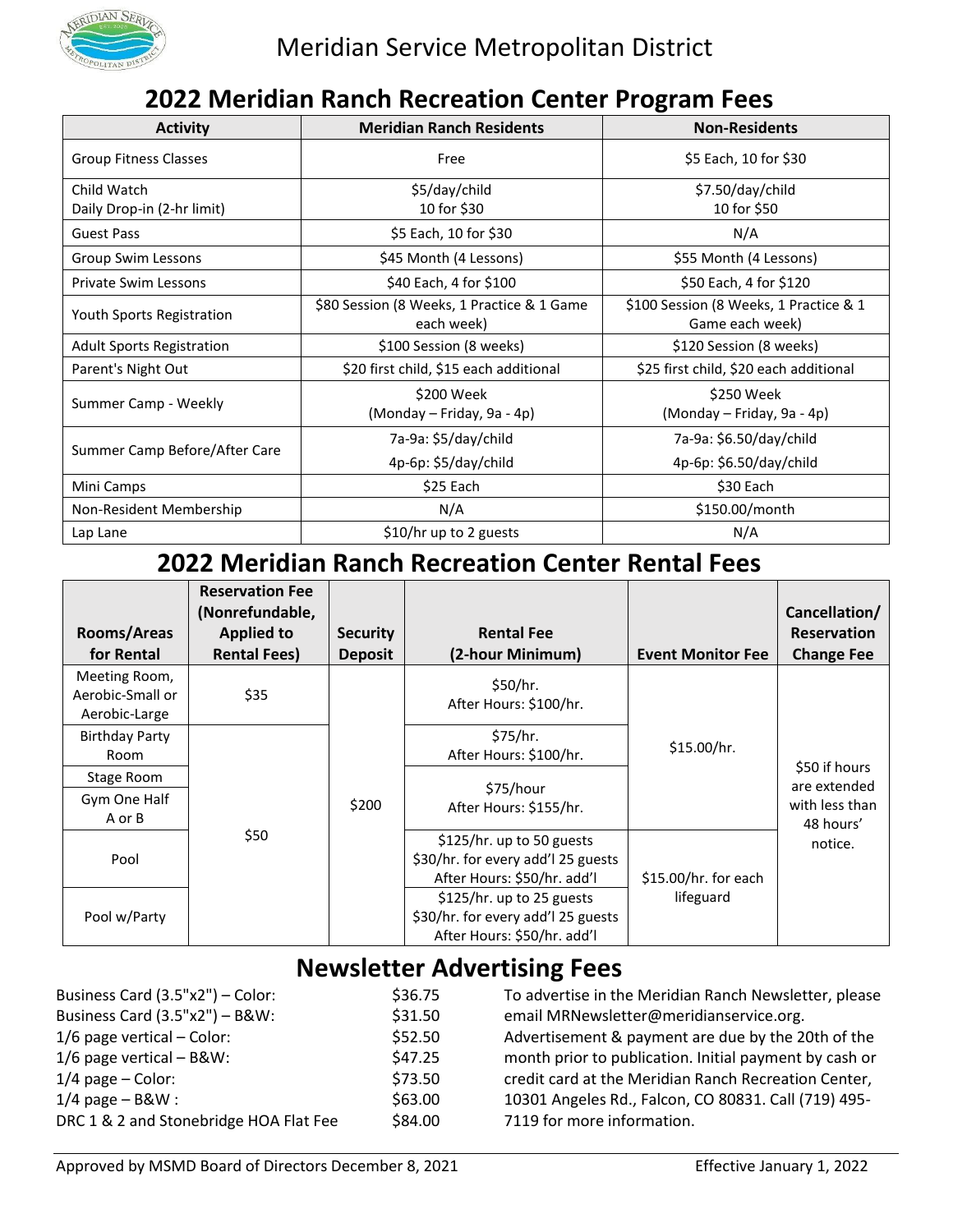

## **2022 Commercial Fees**

| Water                                                                                     |            |                          |                                             |
|-------------------------------------------------------------------------------------------|------------|--------------------------|---------------------------------------------|
| *Water Resource Fee Based on Water Meter Size / SFE                                       |            |                          |                                             |
| <b>Water Meter Size</b>                                                                   | <b>SFE</b> |                          | <b>Water Resource Fee</b>                   |
| $\frac{3}{4}$ "                                                                           | 1          |                          | \$35.03 Per Month                           |
| 1 <sup>''</sup>                                                                           | 2          |                          | \$70.06 Per Month                           |
| $1\frac{1}{2}$                                                                            | 4          |                          | \$140.12 Per Month                          |
| 2 <sup>n</sup>                                                                            | 8          |                          | \$280.25 Per Month                          |
| 3''                                                                                       | 18         |                          | \$630.56 Per Month                          |
| 4"                                                                                        | 36         |                          | \$1,261.12 Per Month                        |
| 6"                                                                                        | 94         |                          | \$3,292.93 Per Month                        |
| *Water Usage Fee Based on Water Meter Size / SFE Plus Water Usage Above Monthly Allotment |            |                          |                                             |
| <b>Water Meter Size</b><br><b>SFE</b>                                                     |            |                          | <b>Water Usage Fee</b>                      |
| $\frac{3}{4}$ "                                                                           | 1          |                          | \$44.37 Plus Usage Above 5,000 Gallons      |
| 1 <sup>''</sup>                                                                           | 2          |                          | \$88.75 Plus Usage Above 10,000 Gallons     |
| $1\frac{1}{2}$                                                                            | 4          |                          | \$177.49 Plus Usage Above 20,000 Gallons    |
| 2 <sup>n</sup>                                                                            | 8          |                          | \$354.98 Plus Usage Above 40,000 Gallons    |
| 3''                                                                                       | 18         |                          | \$798.71 Plus Usage Above 90,000 Gallons    |
| 4"                                                                                        | 36         |                          | \$1,597.42 Plus Usage Above 180,000 Gallon  |
| 6"                                                                                        | 94         |                          | \$4,171.04 Plus Usage Above 470,000 Gallons |
| *Domestic Water Usage Fee for Water Over Allotment                                        |            |                          |                                             |
| Water Usage Fee for Monthly Allotment                                                     |            |                          | \$9.00 per 1,000 Gallons                    |
| Water Usage Fee Over Allotment up to 2x Over Allotment                                    |            |                          | \$11.26 per 1,000 Gallons                   |
| Water Usage Fee 2x to 3x Over Allotment                                                   |            |                          | \$14.36 per 1,000 Gallons                   |
| Water Usage Fee Over 3x Allotment                                                         |            |                          | \$19.03 per 1,000 Gallons                   |
| <b>Other Water Charges</b>                                                                |            |                          |                                             |
| North Channel Diversion Water Bulk                                                        |            | \$1.02 per 1,000 Gallons |                                             |
| Non-Potable Bulk (other)                                                                  |            | \$3.75 per 1,000 Gallons |                                             |

| Non-Potable Bulk (other)           | $\frac{1}{2}$ \$3.75 per 1,000 Gallons  |
|------------------------------------|-----------------------------------------|
| Raw Water Bulk                     | $\frac{1}{2}$ \$3.498 per 1,000 Gallons |
| Potable Water Bulk (Golf Course)   | \$9.00 per 1,000 Gallons (Plus Water    |
|                                    | Resource Fee Based on Meter Size)       |
| Out of District Potable Water Bulk | 1.5 Times Above Fee                     |

\*Meters used for irrigation only, using potable water, will be charged the base fees for Water Resource and Water Usage based on the meter size in addition to excess consumption over monthly allotment.

|                                      | Sewer                                           |
|--------------------------------------|-------------------------------------------------|
| Sewer Charges                        | \$9.50 per 1,000 Gallons of Potable Water Usage |
| MSMD Clean Water Surcharge (per SFE) | $$10.00$ per month                              |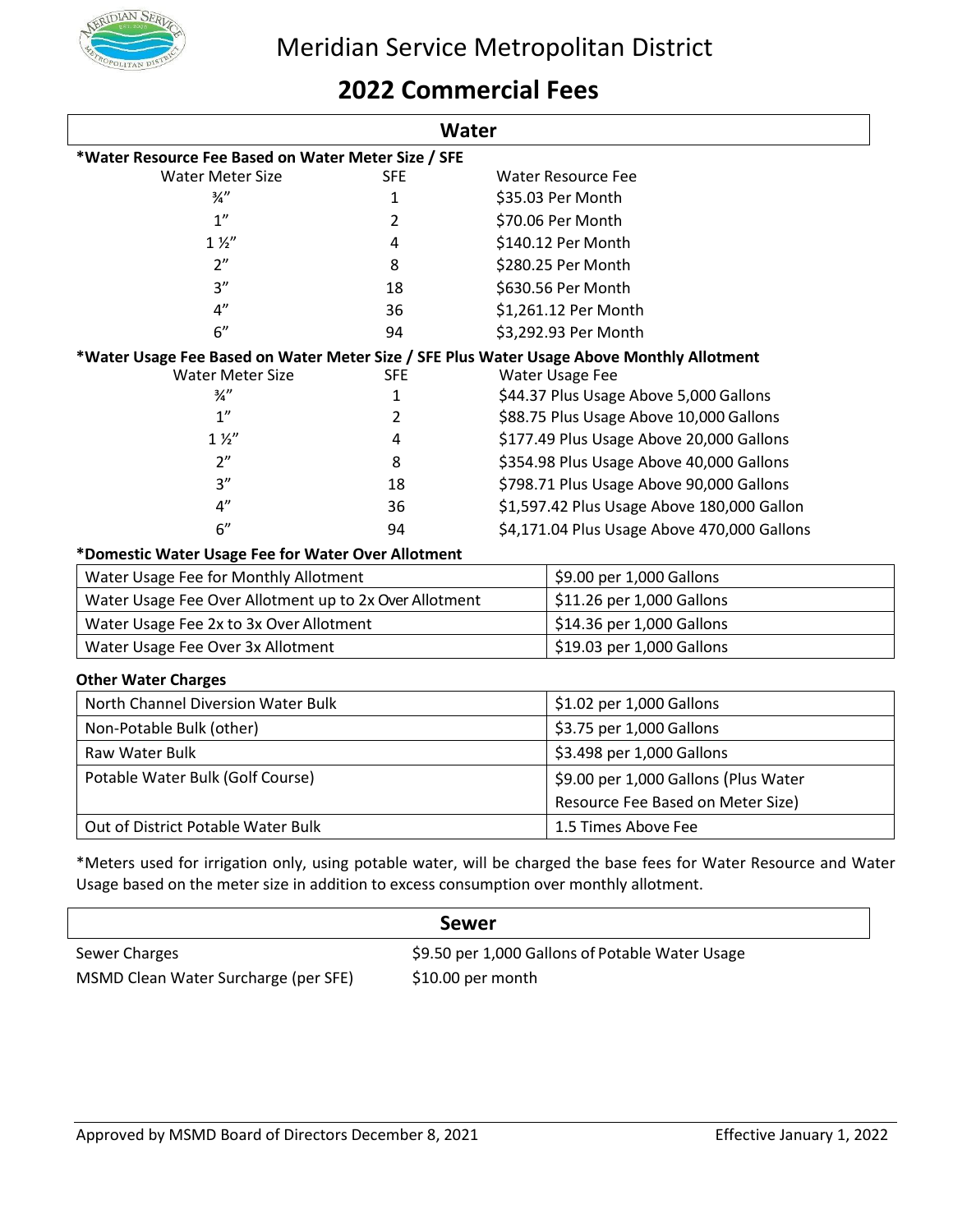

#### **Recreation** (Landscape, Parkways, Parks, Open Space and Drainage, Excludes Recreation Center Usage) Water Meter Size SFE Landscape/Drainage Fee  $\frac{3}{4}$ " 1  $\frac{520.28}{8}$  Per Month 1" 2 \$40.60 Per Month 1 1/2" 4 \$81.15 Per Month 2" 8 \$162.31 Per Month 3" 18 \$365.22 Per Month 4" 36 \$730.45 Per Month 6" 94 \$1,907.23 Per Month **Street Lighting (**Fee Based on Water Meter Size / SFE) Water Meter Size Street Light Fee  $\frac{3}{4}$ " 1  $\frac{55.19}{8}$  Per Month 1" 2 \$10.39 Per Month  $1\frac{1}{2}$ "  $4$   $520.77$  Per Month 2" 8 \$41.43 Per Month 3" 18 \$93.25 Per Month 4" 36 \$186.50 Per Month 6" 94 \$487.01 Per Month **Tap Fee** (Tap Fees for Fire Service Lines are Excluded) Tap Size SFE \*\*Water Tap Fee \*\*Sewer Tap Fee Total Tap Fee  $\frac{3}{4}$ " 1 \$9,500.00 \$9,500.00 \$9,500.00 \$19,000.00 1" 2 \$19,000.00 \$19,000.00 \$19,000.00 \$38,000.00 1 ½" 4 \$38,000.00 \$38,000.00 \$76,000.00 2" 8 \$76,000.00 \$76,000.00 \$152,000.00 3" 18 \$171,000.00 \$171,000.00 \$342,000.00 4" 36 \$342,000.00 \$342,000.00 \$684,000.00 6" 94 \$893,000.00 \$893,000.00 \$1,786,000.00 **Other Fees** \*\*Meter Set / Construction Water Fee \$655.00 Per Connection Meter Set Re-visit  $\sim$  8250.00 Per Occurrence Water Service Turn OFF Fee \$200.00 Per Occurrence Water Service Turn ON Fee \$150.00 Per Occurrence 30 Day Delinquent Payment Fee \$35.00 Per Occurrence 60 Day Delinquent Payment Fee \$100.00 Per Occurrence Return Check Fee **\$75.00 Per Occurrence** Transfer of Account Fee  $$60.00$  Per Occurrence Plan Check \$25.00 Per Lot Inspection Fee **100.00 Per Lot Plus Any Overages** S100.00 Per Lot Plus Any Overages Meter Tampering Penalty Fee **\$850.00 Plus Estimated Usage Per Occurrence** Certification of Delinquent Account Fee \$75.00 Per Occurrence Damage to District Property Fee **Repair Cost Plus Greater of \$75 or 20%**

**2022 Commercial Fees – Continued**

\*\* Water and Sewer Tap Fees along with the Meter Set/Construction Water Fee for every lot must be paid per the MSMD Tap Fee Procedure, prior to a Tap Fee Receipt being issued.